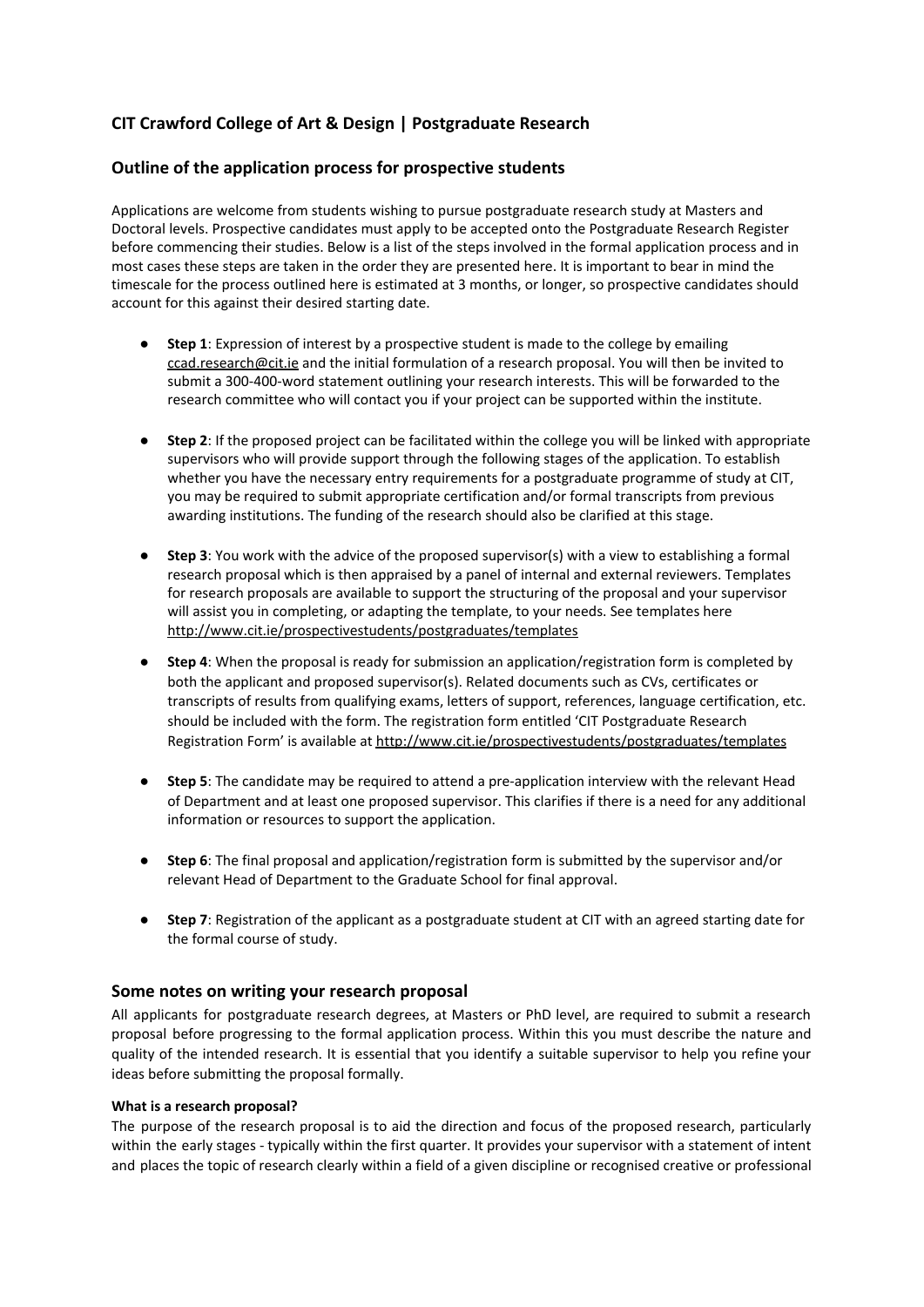practice. Within the initial proposal you are expected to submit written statement that provides the concept, background and description of the intended work; this includes your intended research questions, aims, objectives, and research methodologies. The following may be helpful in assisting you to create a realistic and achievable proposal that demonstrates your knowledge of the general field and the areas that you are keen to explore and develop through your research. While it is recognised that each proposal will be different depending on the nature of the project or conventions within a particular academic discipline, you may find it useful to organise your proposal under the following generic headings.

These are adapted from the generic templates provided at:

#### <http://www.cit.ie/prospectivestudents/postgraduates/templates>

#### **1. Abstract**

The abstract should summarise in about 250 words everything that is to follow under the various headings in the research proposal.

#### **2. The research context**

You should demonstrate familiarity with the academic literature, theories and creative practice relevant to your proposal and show an awareness of the key discourses that have been developed in your selected field of research. You should present a clear statement of the state of current relevant scholarship demonstrating the gaps in knowledge or niche of interest that you will address.

## **3. The research interest(s)/question(s)/objectives**

Following the overview of the research field it is important that you make a clear statement of the specific issues you propose to address through the research. Often this will take the form of a research question which infers a line of enquiry you plan to take. It is important that the research issue or question can be seen to emanate from the gaps in knowledge or specific niche identified by you in the previous section.

## **4. Research methodologies**

The methods you intend to use to address the line of enquiry or research question should be outlined briefly here. In the initial proposal, the methods may be 'listed'; and in the case of practice-based research, where the artists practice provides a line of investigation for the research, it should be made clear how the creation of work will help generate knowledge within the boundaries of the proposed research. In effect, it is necessary for you to explain the way the data you collect, or produce, will enable you to address your research question(s).

Note: If your research is by creative practice you may need to include suitable samples of your work in photographic or digital form.

#### **5. Research contribution**

A short statement of what you believe will be your contribution to the field you specified previously in section 2.

#### **6. Project work plan**

It is very important to the success of your proposal that you provide a realistic breakdown of the course of activities that make up your research project. In the interest of successfully completing the project it is necessary for you to provide a project plan, in the form of an annotated Gantt chart, showing consideration for the path of research. Typically, this will need to be detailed for the first quarter with a more generalised plan for the remainder of the project. Since a research project cannot be fully determined from the outset you will be required to review the project plan at certain key points throughout the lifecycle of the project. With the project plan it is also important for you to describe the kind of activities you see as being dominant throughout the project.

#### **7. Footnotes & bibliography**

You should include in the document formal references to works, artefacts and literature that demonstrate you have a suitable level of knowledge of your field and know where the parameters of the project lie. While your